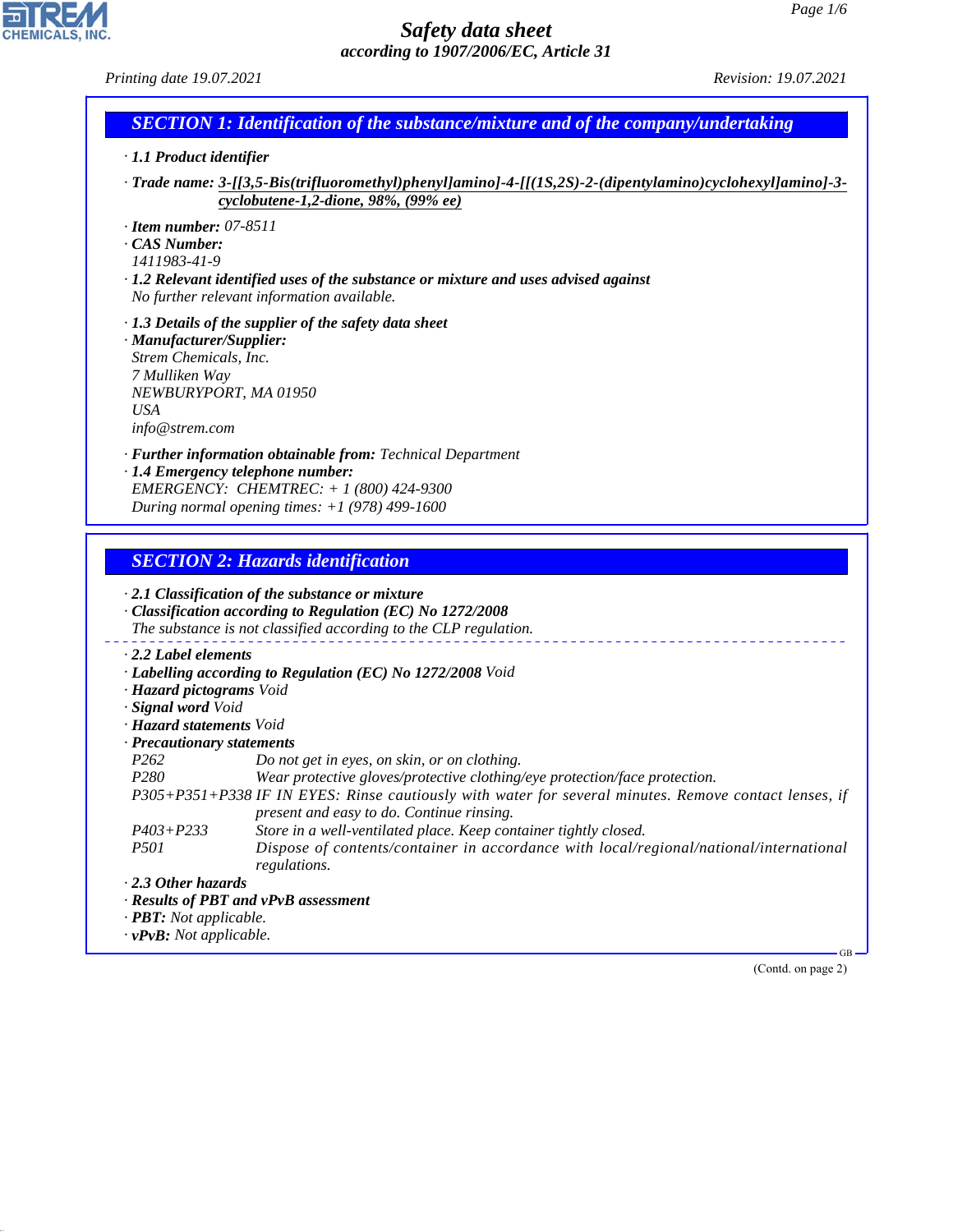

# *Safety data sheet according to 1907/2006/EC, Article 31*

*Printing date 19.07.2021 Revision: 19.07.2021*

*Trade name: 3-[[3,5-Bis(trifluoromethyl)phenyl]amino]-4-[[(1S,2S)-2-(dipentylamino)cyclohexyl]amino]-3 cyclobutene-1,2-dione, 98%, (99% ee)*

(Contd. of page 1)

#### *SECTION 3: Composition/information on ingredients*

*· 3.1 Chemical characterisation: Substances*

*· CAS No. Description*

*1411983-41-9 3-[[3,5-Bis(trifluoromethyl)phenyl]amino]-4-[[(1S,2S)-2- (dipentylamino)cyclohexyl]amino]-3-cyclobutene-1,2-dione, 98%, (99% ee)*

## *SECTION 4: First aid measures*

- *· 4.1 Description of first aid measures*
- *· General information: No special measures required.*
- *· After inhalation: Supply fresh air; consult doctor in case of complaints.*
- *· After skin contact: Generally the product does not irritate the skin.*
- *· After eye contact: Rinse opened eye for several minutes under running water. Then consult a doctor.*
- *· After swallowing: If symptoms persist consult doctor.*
- *· 4.2 Most important symptoms and effects, both acute and delayed No further relevant information available.*
- *· 4.3 Indication of any immediate medical attention and special treatment needed*
- *No further relevant information available.*

### *SECTION 5: Firefighting measures*

- *· 5.1 Extinguishing media*
- *· Suitable extinguishing agents: Use fire extinguishing methods suitable to surrounding conditions.*
- *· 5.2 Special hazards arising from the substance or mixture No further relevant information available.*
- *· 5.3 Advice for firefighters*
- *· Protective equipment: No special measures required.*

### *SECTION 6: Accidental release measures*

- *· 6.1 Personal precautions, protective equipment and emergency procedures Not required.*
- *· 6.2 Environmental precautions: Do not allow to enter sewers/ surface or ground water.*
- *· 6.3 Methods and material for containment and cleaning up:*
- *Dispose contaminated material as waste according to item 13.*
- *· 6.4 Reference to other sections*
- *See Section 7 for information on safe handling.*
- *See Section 8 for information on personal protection equipment.*
- *See Section 13 for disposal information.*

### *SECTION 7: Handling and storage*

- *· 7.1 Precautions for safe handling No special measures required.*
- *· Information about fire and explosion protection: No special measures required.*
- *· 7.2 Conditions for safe storage, including any incompatibilities*
- *· Storage:*

44.1.1

- *· Requirements to be met by storerooms and receptacles: No special requirements.*
- *· Information about storage in one common storage facility: Not required.*
- *· Further information about storage conditions: None.*

(Contd. on page 3)

GB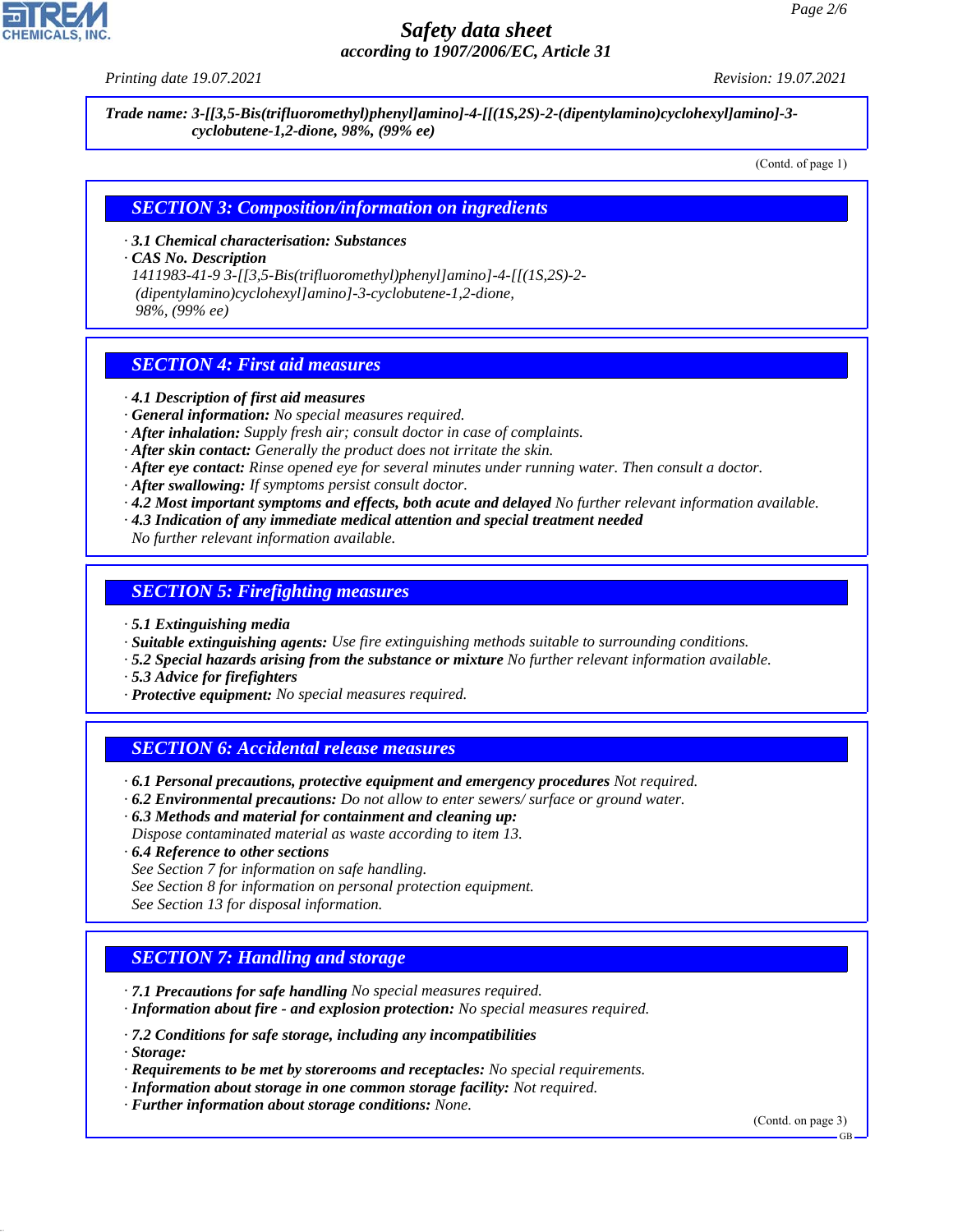44.1.1

# *Safety data sheet according to 1907/2006/EC, Article 31*

*Printing date 19.07.2021 Revision: 19.07.2021*

*Trade name: 3-[[3,5-Bis(trifluoromethyl)phenyl]amino]-4-[[(1S,2S)-2-(dipentylamino)cyclohexyl]amino]-3 cyclobutene-1,2-dione, 98%, (99% ee)*

(Contd. of page 2)

*· 7.3 Specific end use(s) No further relevant information available.*

### *SECTION 8: Exposure controls/personal protection*

*· Additional information about design of technical facilities: No further data; see item 7.*

- *· 8.1 Control parameters*
- *· Ingredients with limit values that require monitoring at the workplace: Not required.*
- *· Additional information: The lists valid during the making were used as basis.*
- *· 8.2 Exposure controls*
- *· Personal protective equipment:*
- *· General protective and hygienic measures:*
- *The usual precautionary measures are to be adhered to when handling chemicals.*
- *· Respiratory protection: Not required.*
- *· Protection of hands:*



\_S*Protective gloves*

*The glove material has to be impermeable and resistant to the product/ the substance/ the preparation. Due to missing tests no recommendation to the glove material can be given for the product/ the preparation/ the chemical mixture.*

*Selection of the glove material on consideration of the penetration times, rates of diffusion and the degradation · Material of gloves*

*The selection of the suitable gloves does not only depend on the material, but also on further marks of quality and varies from manufacturer to manufacturer.*

*· Penetration time of glove material*

*The exact break through time has to be found out by the manufacturer of the protective gloves and has to be observed.*

*· Eye protection: Safety glasses*

| .9.1 Information on basic physical and chemical properties<br><b>General Information</b>                                      |                                               |  |
|-------------------------------------------------------------------------------------------------------------------------------|-----------------------------------------------|--|
| $\cdot$ Appearance:                                                                                                           |                                               |  |
| Form:                                                                                                                         | Powder                                        |  |
| Colour:                                                                                                                       | Whitish                                       |  |
| $\cdot$ Odour:                                                                                                                | Characteristic                                |  |
| · Odour threshold:                                                                                                            | Not determined.                               |  |
| $\cdot$ pH-value:                                                                                                             | Not applicable.                               |  |
| $\cdot$ Change in condition<br><i>Melting point/freezing point:</i><br>Initial boiling point and boiling range: Undetermined. | Undetermined.                                 |  |
| · Flash point:                                                                                                                | Not applicable.                               |  |
| · Flammability (solid, gas):                                                                                                  | Product is not flammable.                     |  |
| · Ignition temperature:                                                                                                       |                                               |  |
| <b>Decomposition temperature:</b>                                                                                             | Not determined.                               |  |
| · Auto-ignition temperature:                                                                                                  | Not determined.                               |  |
| · Explosive properties:                                                                                                       | Product does not present an explosion hazard. |  |
|                                                                                                                               | $(C_{\text{out}}d_{\text{on space}}A)$        |  |

(Contd. on pag

GB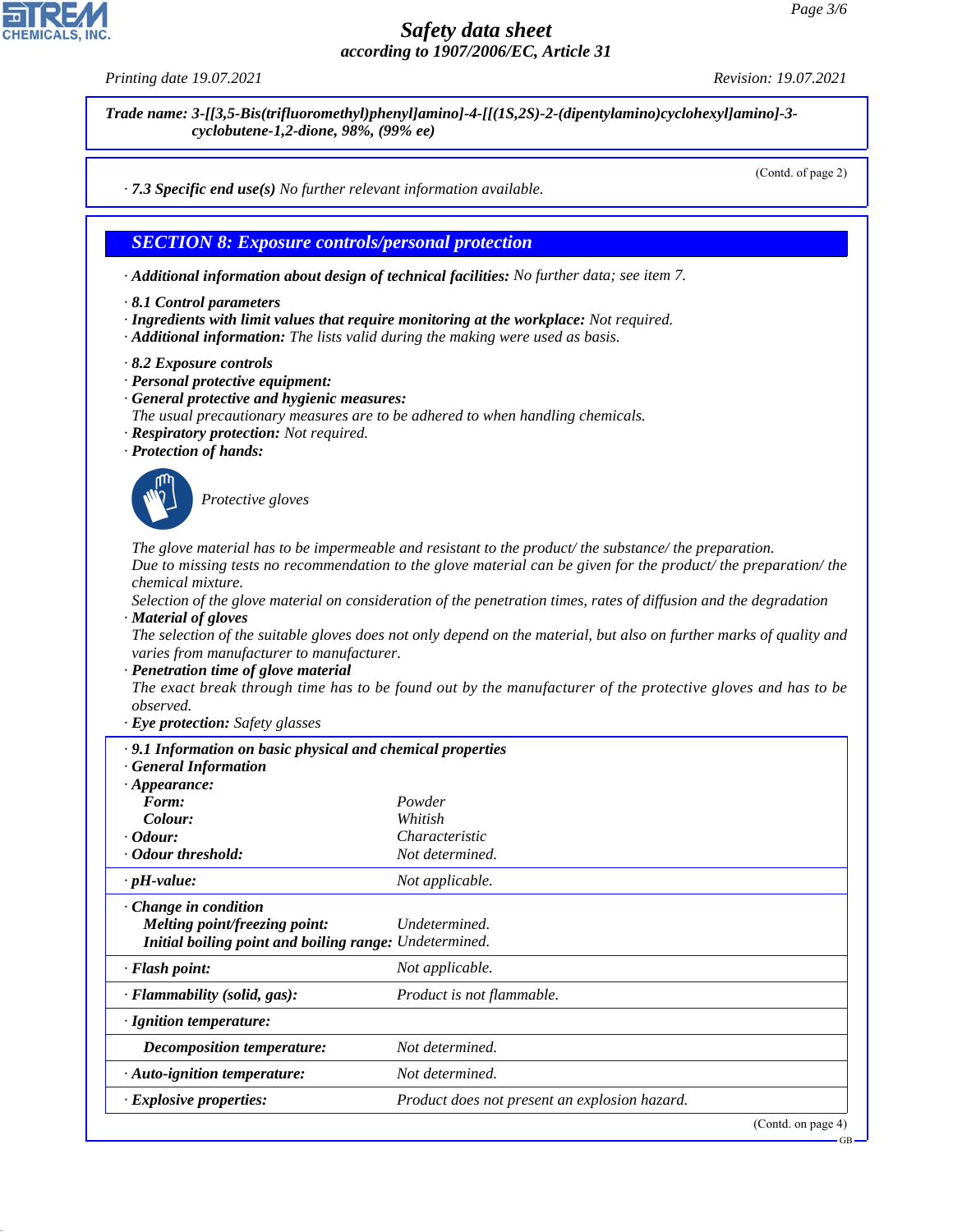

# *Safety data sheet according to 1907/2006/EC, Article 31*

*Printing date 19.07.2021 Revision: 19.07.2021*

*Trade name: 3-[[3,5-Bis(trifluoromethyl)phenyl]amino]-4-[[(1S,2S)-2-(dipentylamino)cyclohexyl]amino]-3 cyclobutene-1,2-dione, 98%, (99% ee)*

|                                           | (Contd. of page 3)                         |
|-------------------------------------------|--------------------------------------------|
| · Explosion limits:                       |                                            |
| Lower:                                    | Not determined.                            |
| <b>Upper:</b>                             | Not determined.                            |
| · Vapour pressure:                        | Not applicable.                            |
| $\cdot$ Density:                          | Not determined.                            |
| · Relative density                        | Not determined.                            |
| · Vapour density                          | Not applicable.                            |
| $\cdot$ Evaporation rate                  | Not applicable.                            |
| $\cdot$ Solubility in / Miscibility with  |                                            |
| water:                                    | <i>Insoluble.</i>                          |
| · Partition coefficient: n-octanol/water: | Not determined.                            |
| $\cdot$ Viscosity:                        |                                            |
| Dynamic:                                  | Not applicable.                            |
| Kinematic:                                | Not applicable.                            |
| · Solvent content:                        |                                            |
| Organic solvents:                         | $0.0\%$                                    |
| $VOC$ (EC)                                | $0.00\%$                                   |
| $\cdot$ 9.2 Other information             | No further relevant information available. |

# *SECTION 10: Stability and reactivity*

*· 10.1 Reactivity No further relevant information available.*

*· 10.2 Chemical stability*

- *· Thermal decomposition / conditions to be avoided: No decomposition if used according to specifications.*
- *· 10.3 Possibility of hazardous reactions No dangerous reactions known.*
- *· 10.4 Conditions to avoid No further relevant information available.*
- *· 10.5 Incompatible materials: No further relevant information available.*
- *· 10.6 Hazardous decomposition products: No dangerous decomposition products known.*

### *SECTION 11: Toxicological information*

- *· 11.1 Information on toxicological effects*
- *· Acute toxicity Based on available data, the classification criteria are not met.*
- *· Primary irritant effect:*

44.1.1

- *· Skin corrosion/irritation Based on available data, the classification criteria are not met.*
- *· Serious eye damage/irritation Based on available data, the classification criteria are not met.*
- *· Respiratory or skin sensitisation Based on available data, the classification criteria are not met.*
- *· CMR effects (carcinogenity, mutagenicity and toxicity for reproduction)*
- *· Germ cell mutagenicity Based on available data, the classification criteria are not met.*
- *· Carcinogenicity Based on available data, the classification criteria are not met.*
- *· Reproductive toxicity Based on available data, the classification criteria are not met.*
- *· STOT-single exposure Based on available data, the classification criteria are not met.*
- *· STOT-repeated exposure Based on available data, the classification criteria are not met.*
- *· Aspiration hazard Based on available data, the classification criteria are not met.*

(Contd. on page 5)

GB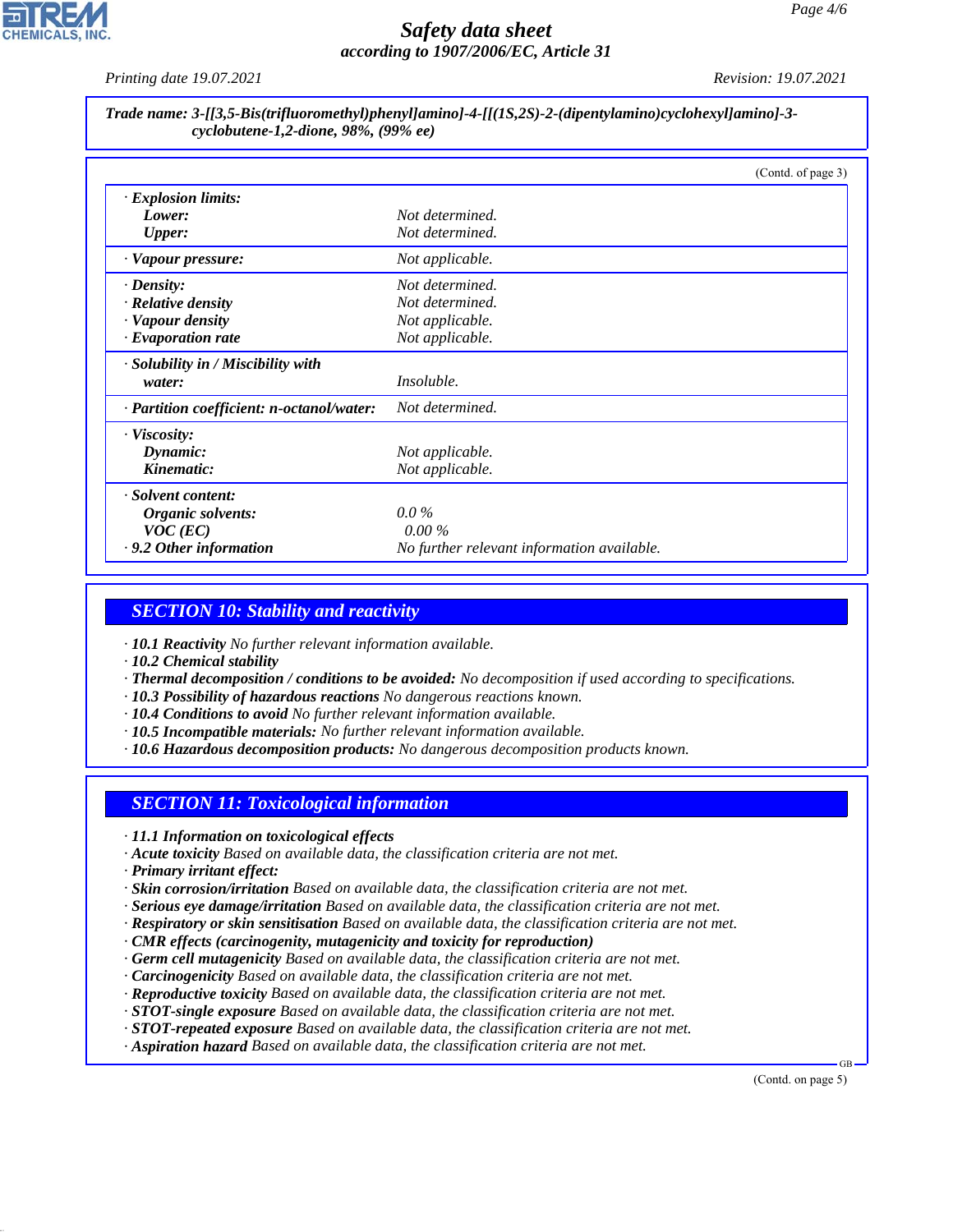44.1.1

# *Safety data sheet according to 1907/2006/EC, Article 31*

*Printing date 19.07.2021 Revision: 19.07.2021*

*Trade name: 3-[[3,5-Bis(trifluoromethyl)phenyl]amino]-4-[[(1S,2S)-2-(dipentylamino)cyclohexyl]amino]-3 cyclobutene-1,2-dione, 98%, (99% ee)*

(Contd. of page 4)

#### *SECTION 12: Ecological information*

#### *· 12.1 Toxicity*

- *· Aquatic toxicity: No further relevant information available.*
- *· 12.2 Persistence and degradability No further relevant information available.*
- *· 12.3 Bioaccumulative potential No further relevant information available.*
- *· 12.4 Mobility in soil No further relevant information available.*
- *· Additional ecological information:*

*· General notes:*

*Water hazard class 1 (German Regulation) (Self-assessment): slightly hazardous for water*

*Do not allow undiluted product or large quantities of it to reach ground water, water course or sewage system.*

- *· 12.5 Results of PBT and vPvB assessment*
- *· PBT: Not applicable.*
- *· vPvB: Not applicable.*
- *· 12.6 Other adverse effects No further relevant information available.*

# *SECTION 13: Disposal considerations*

*· 13.1 Waste treatment methods*

- *· Recommendation Disposal must be made according to official regulations.*
- *· Uncleaned packaging:*
- *· Recommendation: Disposal must be made according to official regulations.*

| <b>SECTION 14: Transport information</b>                                                  |                 |
|-------------------------------------------------------------------------------------------|-----------------|
| $\cdot$ 14.1 UN-Number<br>· ADR, ADN, IMDG, IATA                                          | not regulated   |
| $\cdot$ 14.2 UN proper shipping name<br>ADR, ADN, IMDG, IATA                              | not regulated   |
| $\cdot$ 14.3 Transport hazard class(es)                                                   |                 |
| · ADR, ADN, IMDG, IATA<br>· Class                                                         | not regulated   |
| · 14.4 Packing group<br>· ADR, IMDG, IATA                                                 | not regulated   |
| $\cdot$ 14.5 Environmental hazards:                                                       | Not applicable. |
| $\cdot$ 14.6 Special precautions for user                                                 | Not applicable. |
| $\cdot$ 14.7 Transport in bulk according to Annex II of<br><b>Marpol and the IBC Code</b> | Not applicable. |
| · UN "Model Regulation":                                                                  | not regulated   |

(Contd. on page 6)

GB